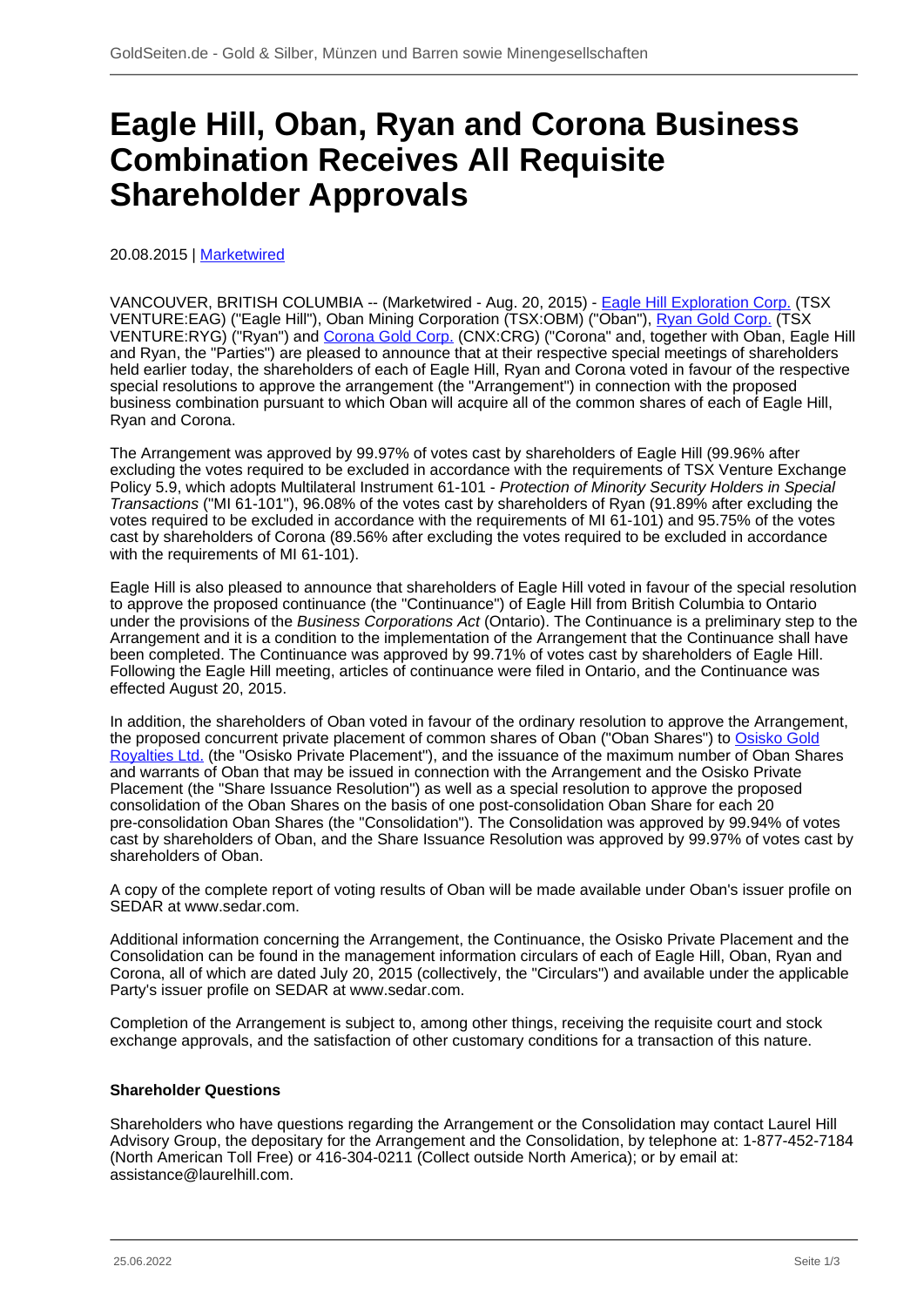## **About Eagle Hill Exploration Corporation**

Eagle Hill is a TSX Venture Exchange listed Canadian mineral exploration company focused on the exploration and development of the high-grade Windfall Lake gold deposit, located between Val-d'Or and Chibougamau in Quebec, Canada. The bulk of the mineralization occurs in the Main Zone, a southwest/northeast trending zone of stacked mineralized lenses, measuring approximately 600 metres wide and at least 1,400 metres long. The deposit remains open at depth and along strike. Eagle Hill completed a Preliminary Economic Assessment for the project in April 2015. Additional exploration and technical work is planned for 2015 and 2016 as the project advances toward pre-feasibility.

### **About Oban Mining Corporation**

[Oban Mining Corp.](/minen/2876--Osisko-Mining-Inc) is a mineral exploration company focused on the acquisition, exploration, and development of precious metal resource properties in Canada. Oban holds an option to acquire from NorthStar Gold Corp. up to a 70% interest in the Miller Project in northern Ontario pursuant to an option agreement with NorthStar Gold Corp. Oban also holds options with other third parties to acquire a 100% undivided interest in the Côté Property, the Golden Dawn Project, the Hunter Property and other properties in the vicinity. Oban has additionally acquired a 100% interest in the Roach Property in northern Ontario and has a 100% undivided interest in a large area of claims in the Urban Barry area of Quebec. Oban is well financed with over \$10 million in cash.

### **About Ryan Gold Corp.**

Ryan is a TSX Venture Exchange listed exploration and development company that historically focused its exploration on properties in the Yukon Territory, Canada. As at May 31, 2015, Ryan Gold had approximately \$21 million in cash and \$800,000 in marketable securities.

### **About Corona Gold Corporation**

[Corona](/minen/2411--Corona-Gold-Corp) is a CNSX-listed resource investment company, with assets of approximately \$9 million in cash and \$6 million in marketable securities as at May 31, 2015.

# **About Osisko Gold Royalties Ltd**

[Osisko](/minen/2929--Osisko-Gold-Royalties-Ltd) is an intermediate mining royalty and exploration company with two world-class gold royalty assets. These two cornerstone assets are a 5% net smelter return ("NSR") royalty on the world-class Canadian Malartic gold mine, located in Malartic, Québec, and a 2.0-3.5% NSR on the Éléonore gold mine, located in James Bay, Québec. Osisko also holds a 3% NSR royalty on the Malartic CHL property as well as a 2% NSR royalty on the Upper Beaver, Kirkland Lake and Hammond Reef gold exploration projects in Northern Ontario. Osisko's head office is located at 1100 Avenue des Canadiens-de-Montréal, Suite 300, Montréal, Québec, H3B 2S2.

Neither the TSX Venture Exchange nor its Regulation Services Provider (as such term is defined in the policies of the TSX Venture Exchange) accepts responsibility for the adequacy or accuracy of this release.

### **Cautionary Note Regarding Forward-Looking Information**

This news release contains "forward-looking information" within the meaning of the applicable Canadian securities legislation that is based on expectations, estimates and projections as at the date of this news release. The information in this news release about the completion of the business combination described herein, the expected timing of the closing of the transactions and other forward-looking information includes but is not limited to information concerning: the intentions, plans and future actions of the Parties and other information that is not historical facts.

Any statements that involve discussions with respect to predictions, expectations, beliefs, plans, projections, objectives, assumptions, future events or performance (often but not always using phrases such as "expects", or "does not expect", "is expected", "anticipates" or "does not anticipate", "plans", "budget", "scheduled", "forecasts", "estimates", "believes" or "intends" or variations of such words and phrases or stating that certain actions, events or results "may" or "could", "would", "might" or "will" be taken to occur or be achieved) are not statements of historical fact and may be forward-looking information and are intended